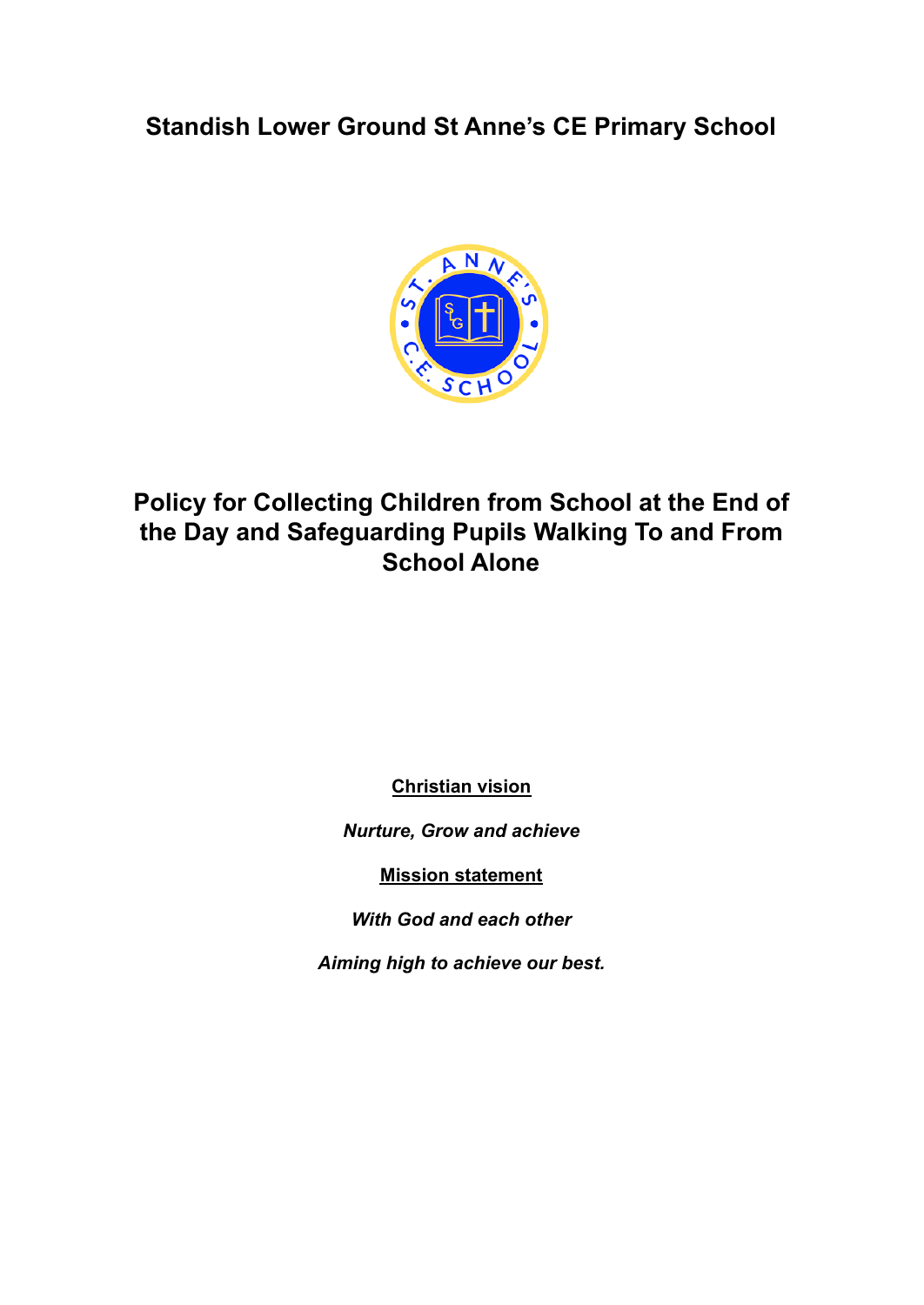### **Policy for Collecting Children from School at the End of the Day and Safeguarding Pupils Walking To and From School Alone**

#### **Rationale**

There are no laws around age or distance of walking to school. A family's guide to the law states:

"There is no law prohibiting children from being out on their own at any age. It is a matter of judgement for parents to decide when children can play out on their own, walk to the shops or school."

Parents are legally obliged to ensure their children get to school and attend regularly, but this in itself does not disallow independent travel. We are also mindful of NSPCC advice on road safety, which states:

"Children under eight can't judge the speed and distance of moving vehicles. They still need help when crossing roads."

However, as a school, we are responsible for the welfare of our pupils and therefore have to consider what we believe is good practice in ensuring the safety of our pupils. We also have an obligation to alert relevant authorities should we believe a child's welfare is at risk.

In setting our protocol for collecting children we have taken advice and guidance which states that it is for each school to decide and enforce its own pupil collection policy.

Standish Lower Ground St Anne's Policy is that parent/carers formalise collection arrangements in writing with school. To be clear, the school is not responsible for a child's safety on his or her way home.

#### **All Pupils**

Permission and arrangements for children leaving the school at the end of the day will be confirmed in writing by the parent/carer where they are not being collected by the parent at the end of the school day.

All children must be collected from After School Clubs by an adult unless written permission is given for the child to walk home.

No adult other than those named will be allowed to leave the school with a child. In the event that someone else should arrive without prior knowledge, the school will telephone the parent/carer immediately and await their advice.

If a child is to be collected before the end of the school day, the school is to be notified, via email, on the same morning. On arrival to school to collect the child the parent/carer will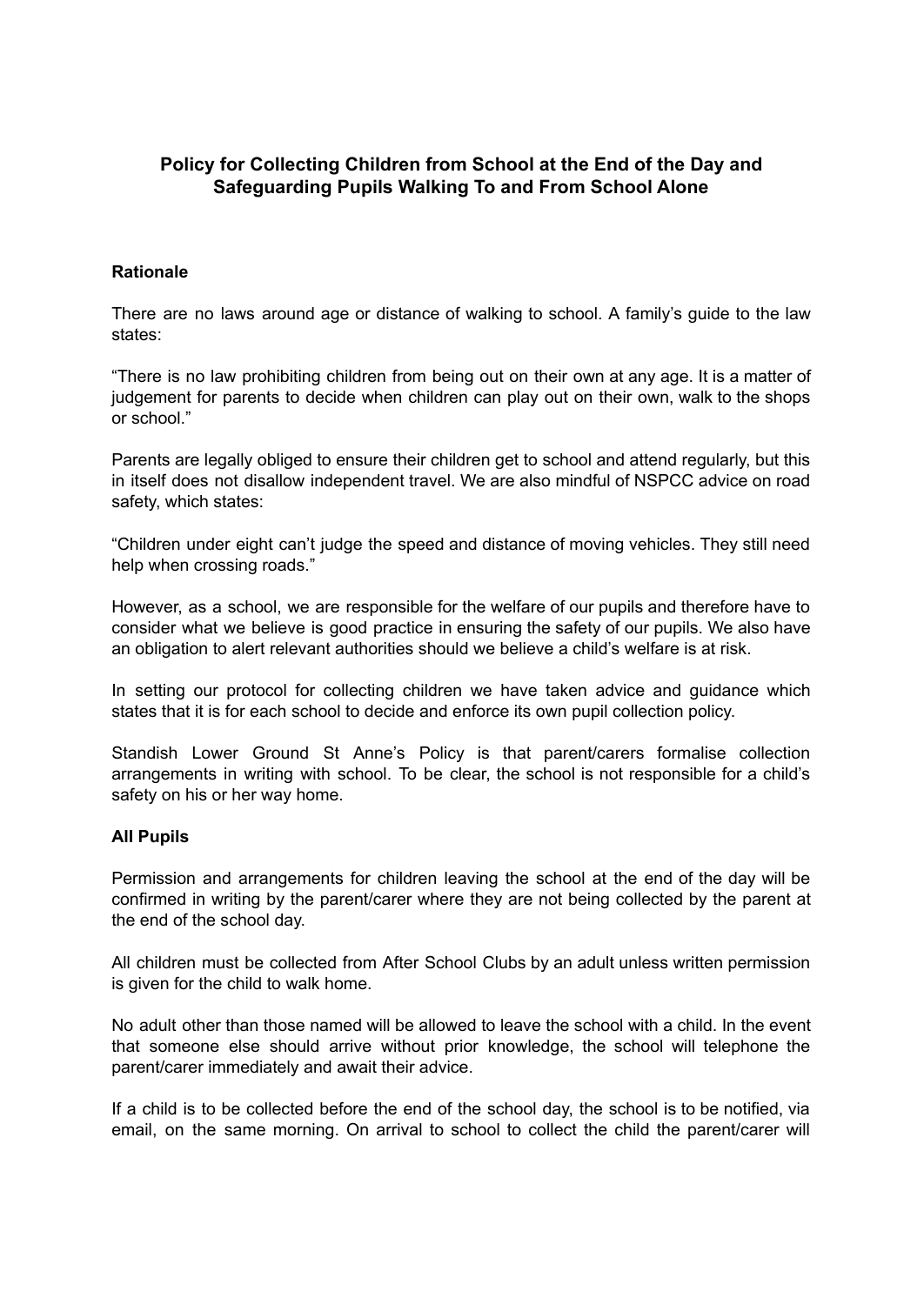report to the School Office. The child will then be brought, by staff, to the reception to be taken home by the parent/carer.

If the person who normally picks a child up is not doing so then an email should be sent to school to inform us who is to pick up that day. A password will be used to check they are authorised by the parent.

Should arrangements change during the day the school must be contacted by telephone. Verbal permission can be given, in emergencies, providing a password is used.

If the parent/carer or alternative nominated adult is going to be late to collect their child, they should let the school know as soon as possible. We will keep children in school until their arrival.

#### **Pupils in Foundation Stage or KS1 (Years 1 & 2)**

All children in EYFS and Key Stage 1 should be picked up from the school site by a known, designated adult or siblings provided they are 16 years old or above.

#### **Pupils in KS2**

There is no set age when children are ready to walk to school or home on their own. It very much depends on their maturity and confidence. As part of school's work around safety in school, children are provided with regular guidance on what to do if an adult is not there at the end of a school day, they main feature of which is to return to school. We would encourage parents to regularly reinforce this message at home.

#### **Years 3 and 4**

Knowing that children under the age of eight can't judge the speed or distance of moving vehicles we expect Year 3 and 4 children to be brought to and collected from school. Some Year 4 children may be considered to be released to walk to a known adult nearby the school, on the same side of the main road. However, this MUST be discussed with school and consent and agreement given.

#### **Years 5 and 6**

Year 5 and 6 children may be released from the school at the end of the school day to make their own way home. This is for parents and families to decide but in order for children to do this written permission must be given. Parents should be aware that if they give permission for their children to walk to the boundary, school staff will release children at 3.15pm and it will be parental responsibility from this time to ensure that children are safeguarded. If you wish your child to walk home, you must notify school in writing.

#### **Walking Home Alone**

We advise parents to think about whether your child is ready to walk to and from school and assess any risks associated with the route and your child's confidence. In deciding whether your child is ready to walk to school you should assess any risks associated with the route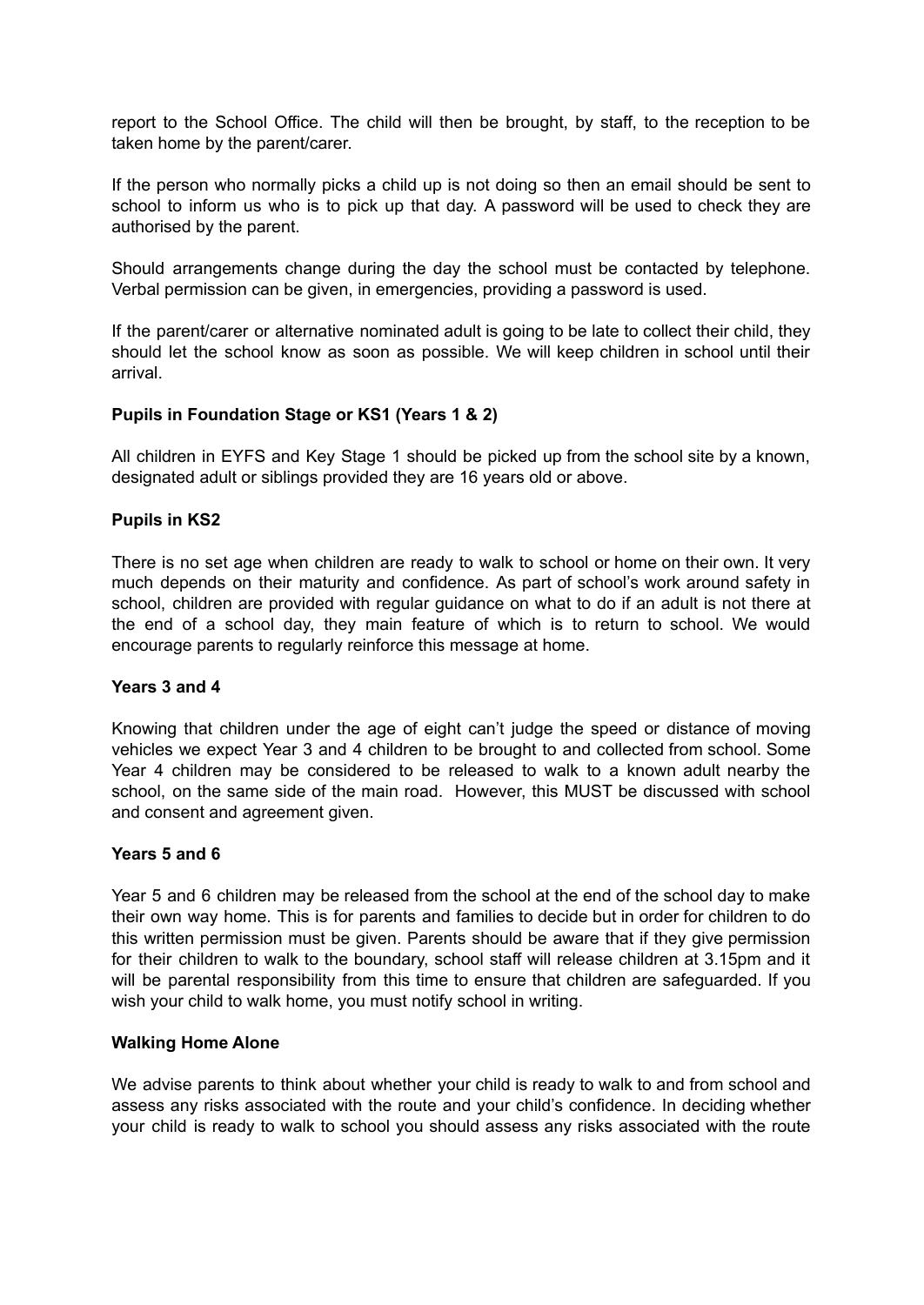and your child's confidence. Work with your children to build up their independence while walking to school through route finding, road safety skills and general awareness.

There are lots of ways you can prepare your child to make an independent journey. Children who are driven to school do not have the opportunity to develop road awareness and are therefore more vulnerable when they start to walk to school independently. Walking to school is a great opportunity to learn road safety skills. The best way to do this is to walk with your children from a young age, teaching them about crossing the road, learning how to navigate and a host of other skills. This helps them gain the experience and self-assurance to deal with traffic and way finding on their own, in preparation for walking with friends or alone when they are older.

Teach your child to:

- Pay attention to traffic at all times when crossing the street; never become distracted.
- Always cross at the intersection where there are traffic lights; do not cross in the middle of the road. Alternatively, cross in a place where you can see clearly in all directions. Avoid parked cars or bends in the road.
- Look both ways before crossing; listen for traffic coming and cross while keeping an eye on traffic.
- Wearing hi-visibility clothes.
- Look out for cyclists.
- Remember that drivers may not see a child, even if the child can see the driver.
- Remember that it is hard to judge the speed of a car so be cautious.
- Never, ever, follow someone who is either a stranger or someone they know but is not a designated "safe" adult. (A safe adult is someone who has been previously agreed upon by you and your child to be safe, such as a grandparent or trusted neighbour.) If that person tries to convince the child to go with him or tries to physically get close, then scream, "Help! This is not my dad!" or "Help! This is not my mum!" and run away. If they grab them, tell your child to kick, punch, and hit as hard as they can.

When deciding whether your child is ready for this responsibility you might want to consider the following:

Do you trust them to walk straight home?

- ∙ Do you trust them to behave sensibly when with a friend?
- ∙ Are they road safety aware?
- ∙ Would they know what to do if a stranger approaches them?
- ∙ Would they have the confidence to refuse to do what a stranger asked?

∙ Would they know the best action to take if a stranger tried to make them do something they didn't want to do (scream, shout, kick or fight)?

∙ Would they know what to do if they needed help?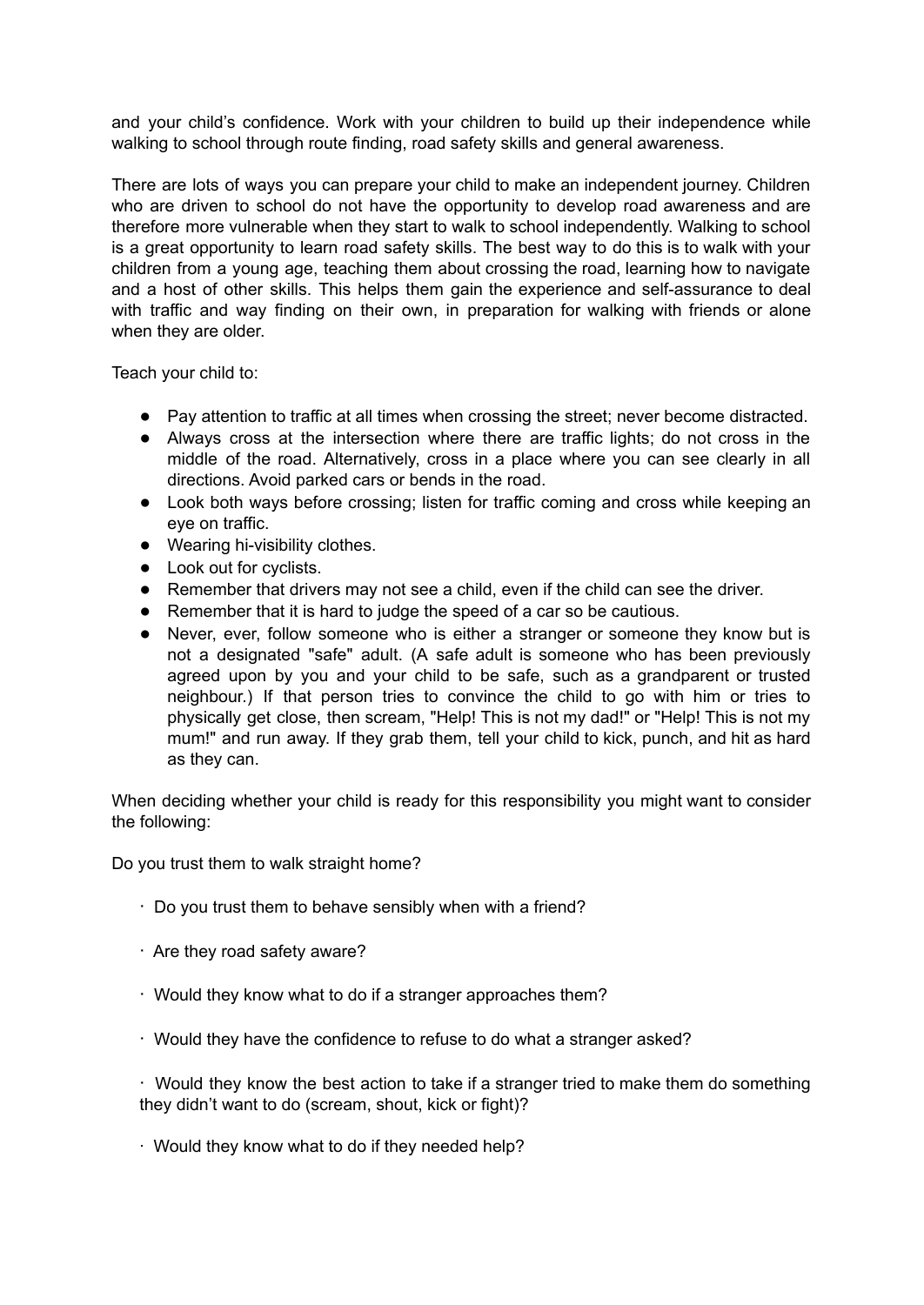∙ Would they know who best to approach to get help?

If your child is planning on riding a bike to school, whilst we encourage healthy choices for travelling to school, please consider the following:

Do you trust them to cycle home?

- All the questions above regarding walking to school.
- Do they know the highway code for the roads?
- Are they know enough about road safety, as a cyclist, to be alone cycling home form school?
- Do you believe they will be safe cycling home from school?
- Do they have a cycle helmet they will wear whilst cycling every day?
- Is the bike in a good condition, eg brakes, lights (in winter) and the right size for your child?

Similar guidelines will apply to children travelling home alone on scooters. School reserves the right contact parents to discuss this if they have any concerns. A child will not automatically be allowed to ride a bike/ scooter alone and the responsibility once outside the school gates will be the parents.

If you are not confident about how your child would react then you should seriously consider whether you should allow them to walk on their own. If the parents of Year 5 or 6 pupils wish their children to walk home alone the school must be informed of this in writing through the additional consent form below. This may involve some further discussion with the school.

Your child will also be responsible for their behaviour whilst on the school premises either before or after school. Should their behaviour not be acceptable you will be asked to accompany or collect them until they have proved they can be trusted again.

#### **Children not picked up on time**

The following procedures will be followed for any child who is not picked up

∙ The child will remain with the class teacher for up to 5 minutes.

∙ After 5 minutes the child should be taken to the School Office. The Senior Leaders, School Business Manager or Safeguarding Lead Professionals in the School will contact the parents by telephone.

∙ If other contacts are given on the child's confidential data collection sheet, they will be contacted.

∙ If no contact can be made with the emergency contact or parents the school will continue to try and make contact for a reasonable amount of time until 3.45pm, at the latest.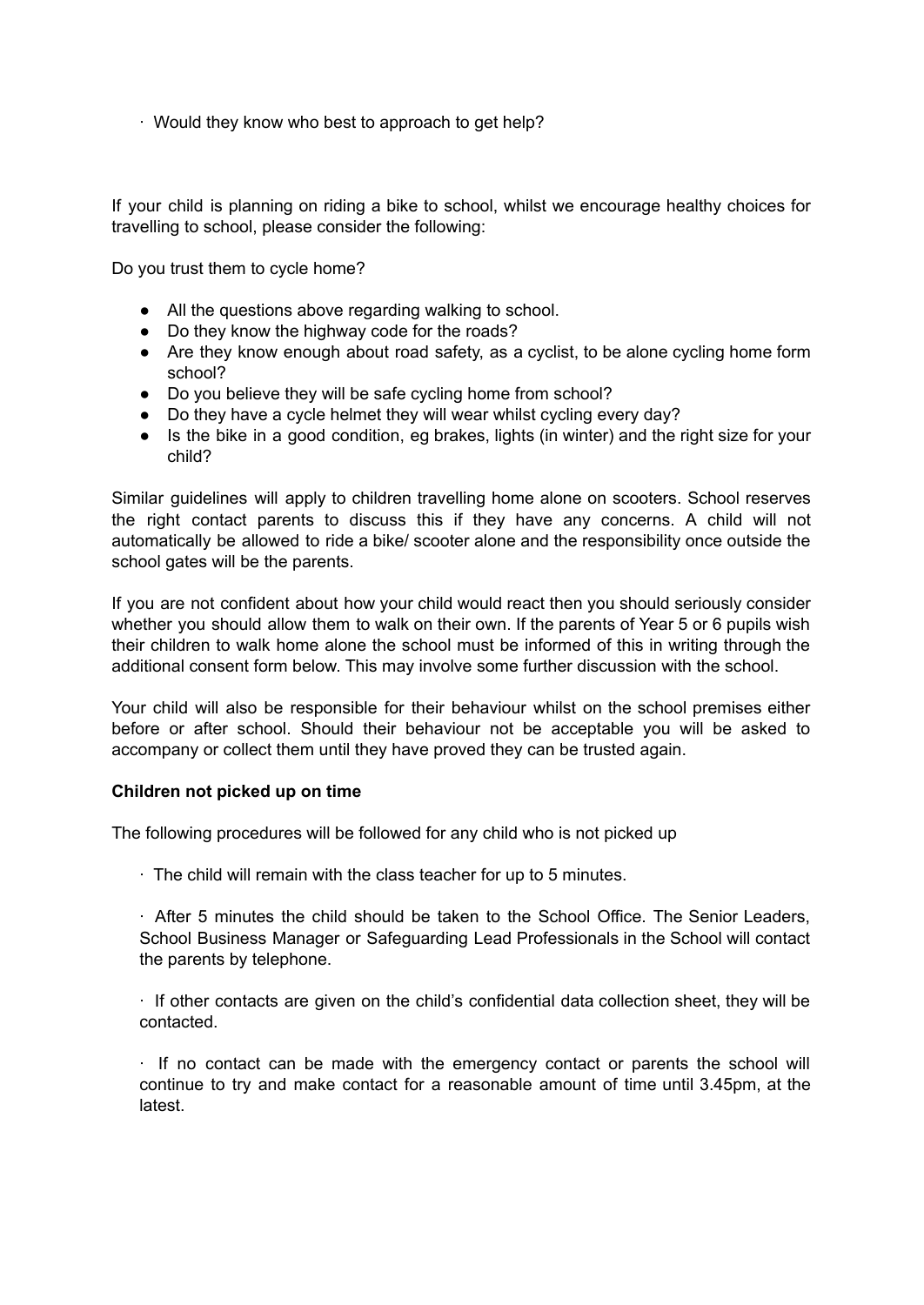∙ After 3.45pm, if we have not been able to make contact then Social Services will be contacted for advice.

∙ Two members of school staff (which will normally include at least one Senior Member of Staff) will remain at school until Social Services make their decision as to whether it is a case of abandonment.

∙ The school will ensure that these protocols have been followed by staff and a note of all calls will be completed.

∙ If a child is frequently not collected on time then the parents will be asked to attend a meeting in school to discuss this situation and how childcare can be improved.

∙ NO CHILD WILL EVER BE LEFT ON THE SCHOOL PREMISES UNATTENDED.

The following procedure will be followed if any child is picked up by an allegedly impaired person.

∙ If the person picking up a child is, in the judgment of staff, impaired (under the influence of drugs or alcohol) and unable to adequately care for the child, the staff will not release the child to that person

∙ The child will be taken to the School Office and a Senior Member of Staff, the School Business Manager or Safeguarding Lead Professional will offer to call a relative or friend to pick up the person and child.

∙ If no contact can be made then Social Services will be contacted for advice.

IF AT ANY TIME YOU NEED TO CHANGE ARRANGEMENTS YOU HAVE MADE PLEASE ENSURE YOU LET THE SCHOOL KNOW BY COMPLETING THE APPROPRIATE FORM IMMEDIATELY (Below).

Policy written: 29<sup>th</sup> September 2021

Date approved by governors and staff: November 2021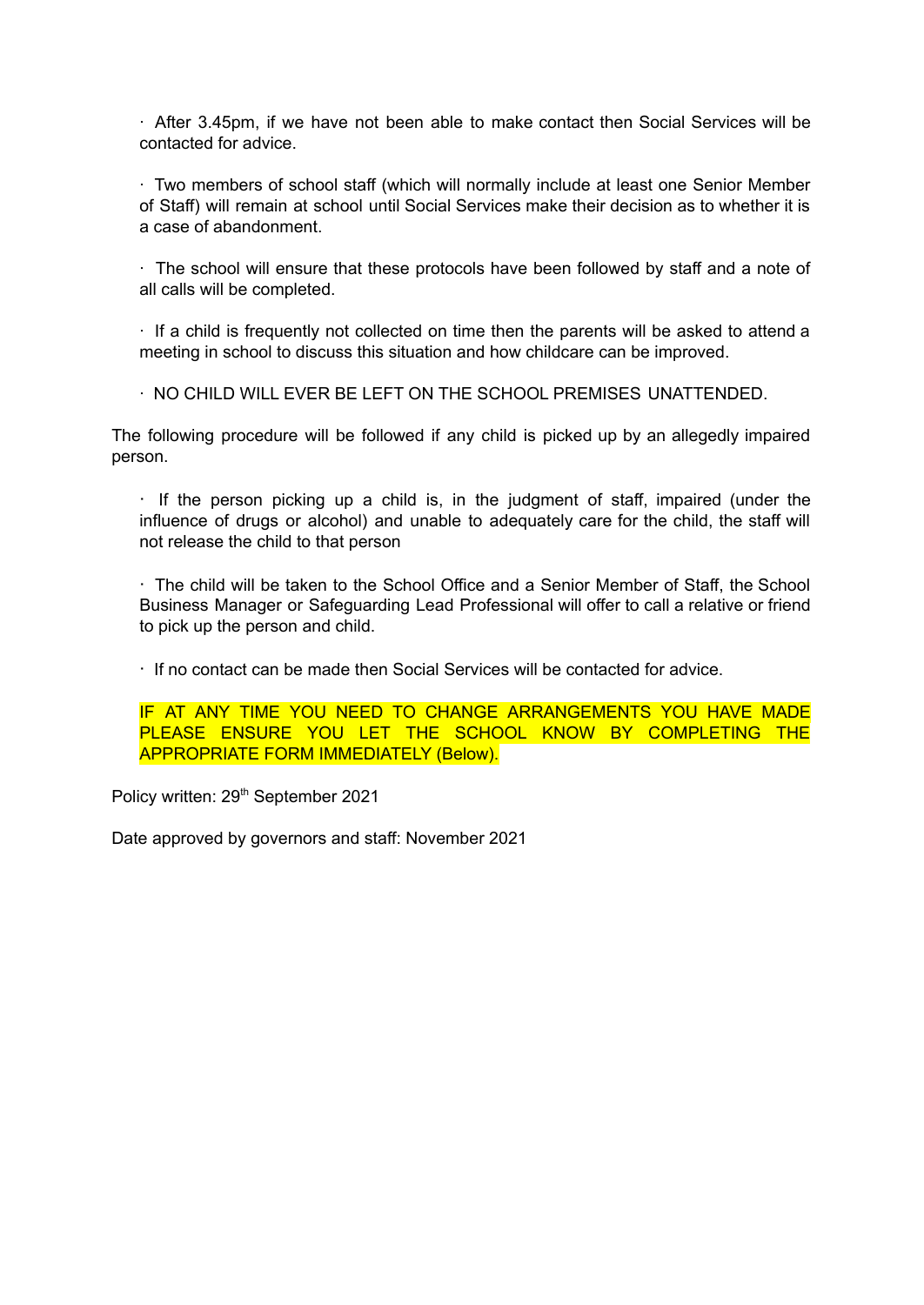### **Permission Form 1**

Permission for pupils to be released from school at the end of the school day to walk to a nearby adult (Year 4 children only).

Class: Class Contract Contract of the Class Contract of the Contract of the Contract of the Contract of the Contract of the Contract of the Contract of the Contract of the Contract of the Contract of the Contract of the Co

I give permission for my child to be released from school at 3.15pm at the end of the school day to walk to a known, safe adult waiting on the same side of the main road.

I will notify you immediately should this arrangement change.

I have read and understood the guidelines, systems and reasonable precautions set out in this policy.

Signed: National Communication of the Communication of the Communication of the Communication of the Communication of the Communication of the Communication of the Communication of the Communication of the Communication of

Date: \_\_\_\_\_\_\_\_\_\_\_\_

Please complete all the parts in italics.